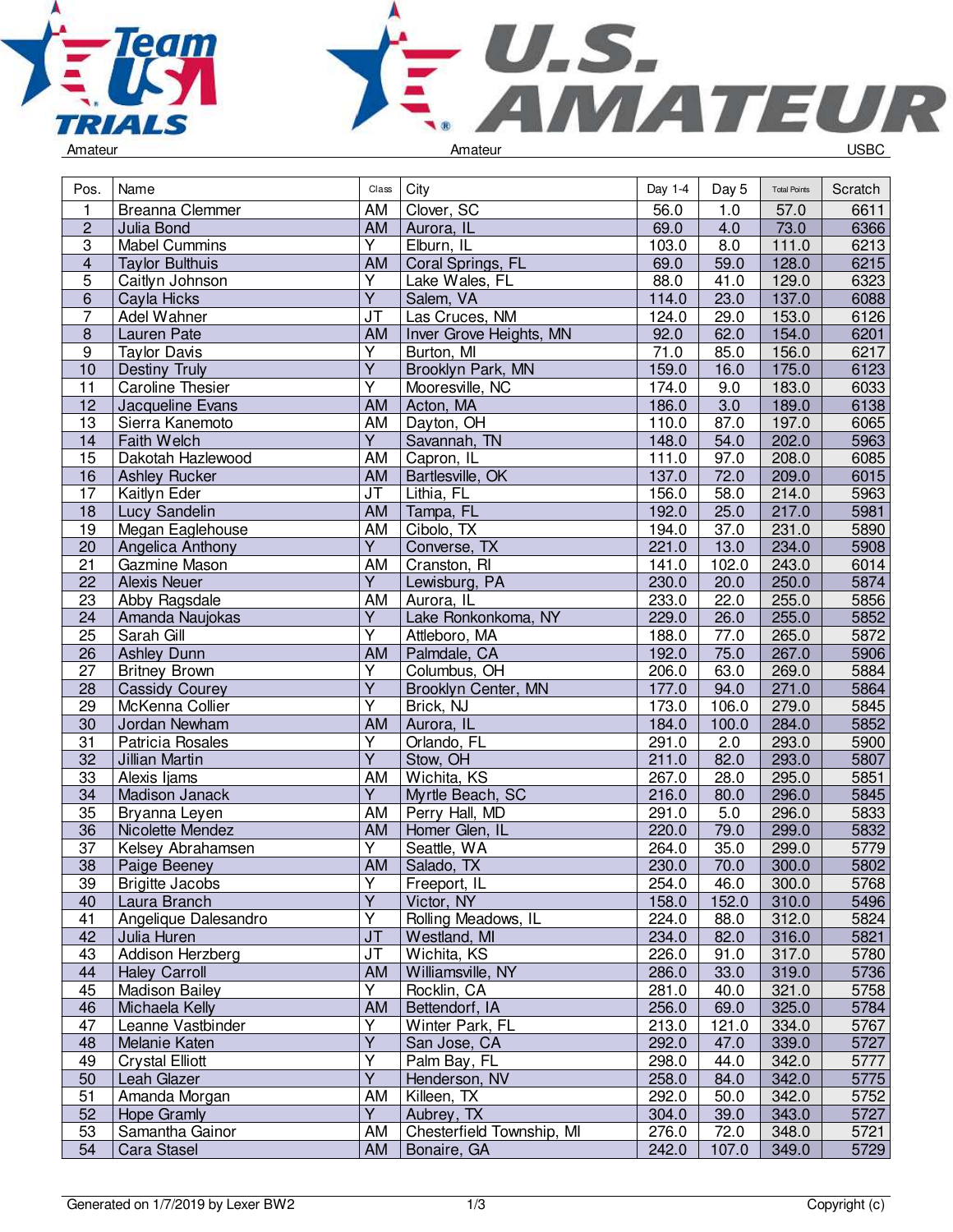



| Pos.            | Name                   | Class                   | City                   | Day 1-4 | Day 5 | <b>Total Points</b> | Scratch |
|-----------------|------------------------|-------------------------|------------------------|---------|-------|---------------------|---------|
| 55              | Paige Peters           | Υ                       | Toms River, NJ         | 283.0   | 67.0  | 350.0               | 5762    |
| 56              | Jenna Williams         | $\overline{Y}$          | Homosassa, FL          | 252.0   | 102.0 | 354.0               | 5729    |
| 57              | Hannah Forton          | Y                       | Macomb, MI             | 269.0   | 91.0  | 360.0               | 5714    |
| 58              | <b>Kamerin Peters</b>  | J <sub>T</sub>          | Toms River, NJ         | 305.0   | 59.0  | 364.0               | 5629    |
| 59              | Olivia Farwell         | AM                      | Elizabethtown, PA      | 291.0   | 74.0  | 365.0               | 5702    |
| 60              | Maryssa Carey          | $\overline{Y}$          | Hobart, IN             | 361.0   | 7.0   | 368.0               | 5671    |
| 61              | Katelyn Dickerson      | AM                      | Painesville, OH        | 233.0   | 138.0 | 371.0               | 5698    |
| 62              | Jenna Coldiron         | AM                      | Cincinnati, OH         | 306.0   | 65.0  | 371.0               | 5690    |
| 63              | Maranda Pattison       | $\overline{Y}$          | Redwood Valley, CA     | 303.0   | 71.0  | 374.0               | 5685    |
| 64              | <b>Haley Youker</b>    | $\overline{Y}$          | East Syracuse, NY      | 240.0   | 143.0 | 383.0               | 5676    |
| 65              | Carlene Beyer          | Y                       | Ogdensburg, WI         | 235.0   | 150.0 | 385.0               | 5633    |
| 66              | Madeleine McDuff       | AM                      | Katy, TX               | 367.0   | 29.0  | 396.0               | 5682    |
| 67              | Jennifer Loredo        | Υ                       | Fresno, CA             | 338.0   | 59.0  | 397.0               | 5688    |
| 68              | Brooklyn Boudreau      | $\overline{Y}$          | Snohomish, WA          | 304.0   | 98.0  | 402.0               | 5646    |
| 69              | <b>Britaney Myers</b>  | $\overline{Y}$          | Mechanicville, NY      | 291.0   | 114.0 | 405.0               | 5653    |
| 70              | Madysen Keller         | AM                      | Indian Trail, NC       | 341.0   | 67.0  | 408.0               | 5651    |
| 71              | Cassidy Ray            | $\overline{\mathsf{Y}}$ | Herrin, IL             | 390.0   | 18.0  | 408.0               | 5637    |
| $\overline{72}$ | Allie Leiendecker      | $\overline{Y}$          | Wooster, OH            | 296.0   | 116.0 | 412.0               | 5713    |
| 73              | Kayla Ovesny           | AM                      | Norman, OK             | 366.0   | 51.0  | 417.0               | 5585    |
| 74              | Montana Meyer          | $\overline{Y}$          | Imperial, MO           | 374.0   | 44.0  | 418.0               | 5600    |
| 75              | Kasey Eaton            | AM                      | Wyoming, MI            | 387.0   | 32.0  | 419.0               | 5593    |
| 76              | Amber MacLeod          | AM                      | Brick, NJ              | 339.0   | 80.0  | 419.0               | 5549    |
| $\overline{77}$ | Olivia Komorowski      | $\overline{Y}$          | Oshkosh, WI            | 303.0   | 118.0 | 421.0               | 5606    |
| $\overline{78}$ | Denisyha Waller        | AM                      | Markham, IL            | 373.0   | 54.0  | 427.0               | 5568    |
| 79              | Megan Hess             | $\overline{Y}$          | Urbandale, IA          | 388.0   | 42.0  | 430.0               | 5581    |
| 80              | Arianna Campbell       | AM                      | Coos Bay, OR           | 337.0   | 96.0  | 433.0               | 5605    |
| 81              | Jenna Hedgepath        | Ÿ                       | Murfreesboro, TN       | 427.0   | 10.0  | 437.0               | 5546    |
| 82              | Sierra Ciesiolka       | $\overline{Y}$          | Harker Heights, TX     | 403.0   | 38.0  | 441.0               | 5530    |
| 83              | Katelyn Orisek         | $\overline{\mathsf{Y}}$ | Yorkville, IL          | 354.0   | 88.0  | 442.0               | 5566    |
| 84              | Justine Brookover      | $\overline{Y}$          | Parkersburg, WV        | 334.0   | 110.0 | 444.0               | 5558    |
| 85              | <b>Tiffany Clark</b>   | AM                      | Huntsville, AL         | 399.0   | 51.0  | 450.0               | 5528    |
| 86              | Jessica Wolfe          | AM                      | Kettering, OH          | 319.0   | 132.0 | 451.0               | 5541    |
| 87              | Jordan Shipp           | Υ                       | Pensacola, FL          | 398.0   | 53.0  | 451.0               | 5514    |
| 88              | <b>Isabella Pohl</b>   | $\overline{Y}$          | Orlando, FL            | 411.0   | 43.0  | 454.0               | 5505    |
| 89              | Elizabeth Ross         | $\overline{Y}$          | Schenectady, NY        | 346.0   | 108.0 | 454.0               | 5486    |
| 90              | Rachael Berg           | $\overline{\mathsf{Y}}$ | Surprise, AZ           | 401.0   | 57.0  | 458.0               | 5498    |
| 91              | Jacklyn Peters         | AM                      | Elk Grove Village, IL  | 426.0   | 35.0  | 461.0               | 5453    |
| $\overline{92}$ | April McDonnell        | $\overline{Y}$          | North Las Vegas, NV    | 340.0   | 123.0 | 463.0               | 5620    |
| 93              | <b>Crystal Singh</b>   | Υ                       | Parkland, FL           | 359.0   | 105.0 | 464.0               | 5530    |
| 94              | <b>Hayley Connelly</b> | $\overline{Y}$          | Hazlet, NJ             | 419.0   | 47.0  | 466.0               | 5527    |
| 95              | Ashley Channell        | Υ                       | Morris Chapel, TN      | 381.0   | 85.0  | 466.0               | 5526    |
| 96              | Evan Smith             | Υ                       | Seattle, WA            | 378.0   | 95.0  | 473.0               | 5395    |
| 97              | Stephanie Zavala       | AM                      | Downey, CA             | 390.0   | 99.0  | 489.0               | 5483    |
| 98              | Emma Dockery           | $\overline{Y}$          | Kent, OH               | 390.0   | 100.0 | 490.0               | 5489    |
| 99              | Kaitlyn Rudy           | AM                      | Buffalo Grove, IL      | 366.0   | 126.0 | 492.0               | 5471    |
| 100             | Hannah Triske          | $\overline{Y}$          | Minnetonka, MN         | 351.0   | 147.0 | 498.0               | 5461    |
| 101             | Veronica Petrinec      | Υ                       | Titusville, FL         | 374.0   | 128.0 | 502.0               | 5485    |
| 102             | Shawna Strause         | AM                      | Tucson, AZ             | 411.0   | 93.0  | 504.0               | 5430    |
| 103             | Sarah Voiers           | $\overline{Y}$          | Valparaiso, IN         | 405.0   | 104.0 | 509.0               | 5458    |
| 104             | Lara Kurt              | Y                       | Leland, NC             | 377.0   | 133.0 | 510.0               | 5435    |
| 105             | Madison McCall         | Υ                       | North Myrtle Beach, SC | 397.0   | 116.0 | 513.0               | 5453    |
| 106             | Jalesa Johnson         | <b>AM</b>               | Delmar, DE             | 375.0   | 144.0 | 519.0               | 5410    |
| 107             | Dana Ackerson          | Y                       | Channahon, IL          | 492.0   | 29.0  | 521.0               | 5303    |
| 108             | Amelia Kiefer          | $\overline{Y}$          | Jasper, IN             | 384.0   | 139.0 | 523.0               | 5443    |